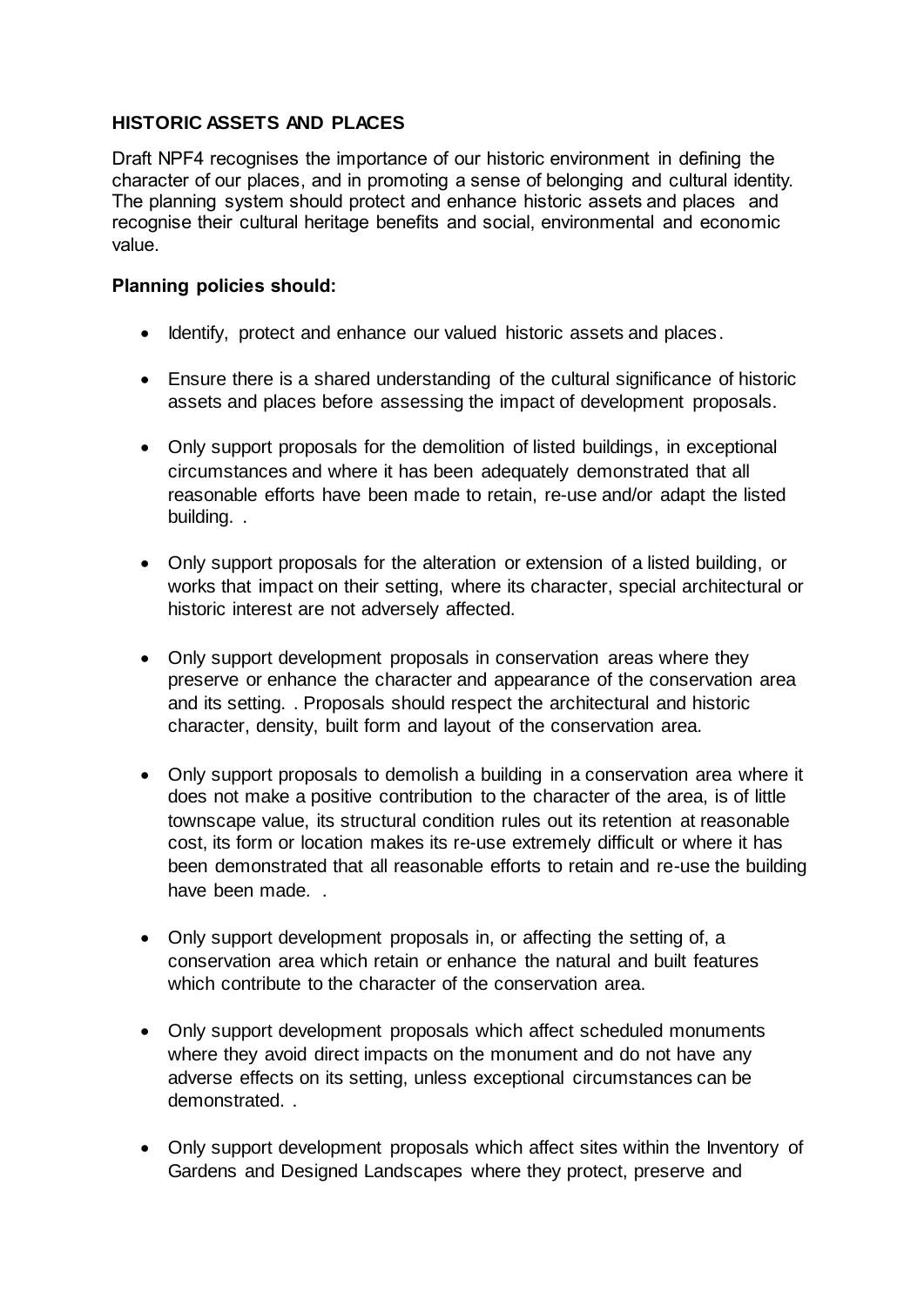enhance such places and do not adversely impact upon the cultural significance, character and integrity of the site and; important views to, from and within them.

- Only support development proposals which affect sites within the Inventory of Historic Battlefields where they protect and, where appropriate, enhance their cultural significance, key landscape characteristics, physical remains and special qualities.
- Only support development proposals which extend offshore and do not significantly hinder the preservation objectives of Historic Marine Protected Areas.
- Only support development proposals which protect and preserve the Outstanding Universal Value of a World Heritage Site or its setting. .
- Support development proposals that sensitively repair, enhance and bring back into use historic environment assets at risk, especially ones identified on the Buildings At Risk Register.
- Support enabling development where it can be adequately demonstrated that it will secure the future of a historic place or asset at risk of serious deterioration or loss. The development should be the minimum necessary to secure the restoration, adaptation and long term future of the historic environment asset.
- Ensure development proposals seek to avoid adverse impacts on nondesignated historic environment assets, areas and their setting. Where impacts cannot be avoided they should be minimised and mitigated as far as possible. If retention is not possible, excavation, recording, analysis, archiving and publication may be required.

Developers should:

 Cease development when archaeological discoveries are made in the course of development works, report the discoveries immediately to the planning authority and only proceed with the development when the planning authority has agreed appropriate inspection, recording and mitigation measures.

## **Responses to the Position Statement**

There was support for the intention to protect and enhance historic buildings and places, and for placing increased emphasis on the re-use of neglected historic buildings, acknowledging that the historic environment is a finite resource which cannot be replaced. There was also recognition of the importance of the historic environment as an integral part of Scotland's sense of place, and as a key